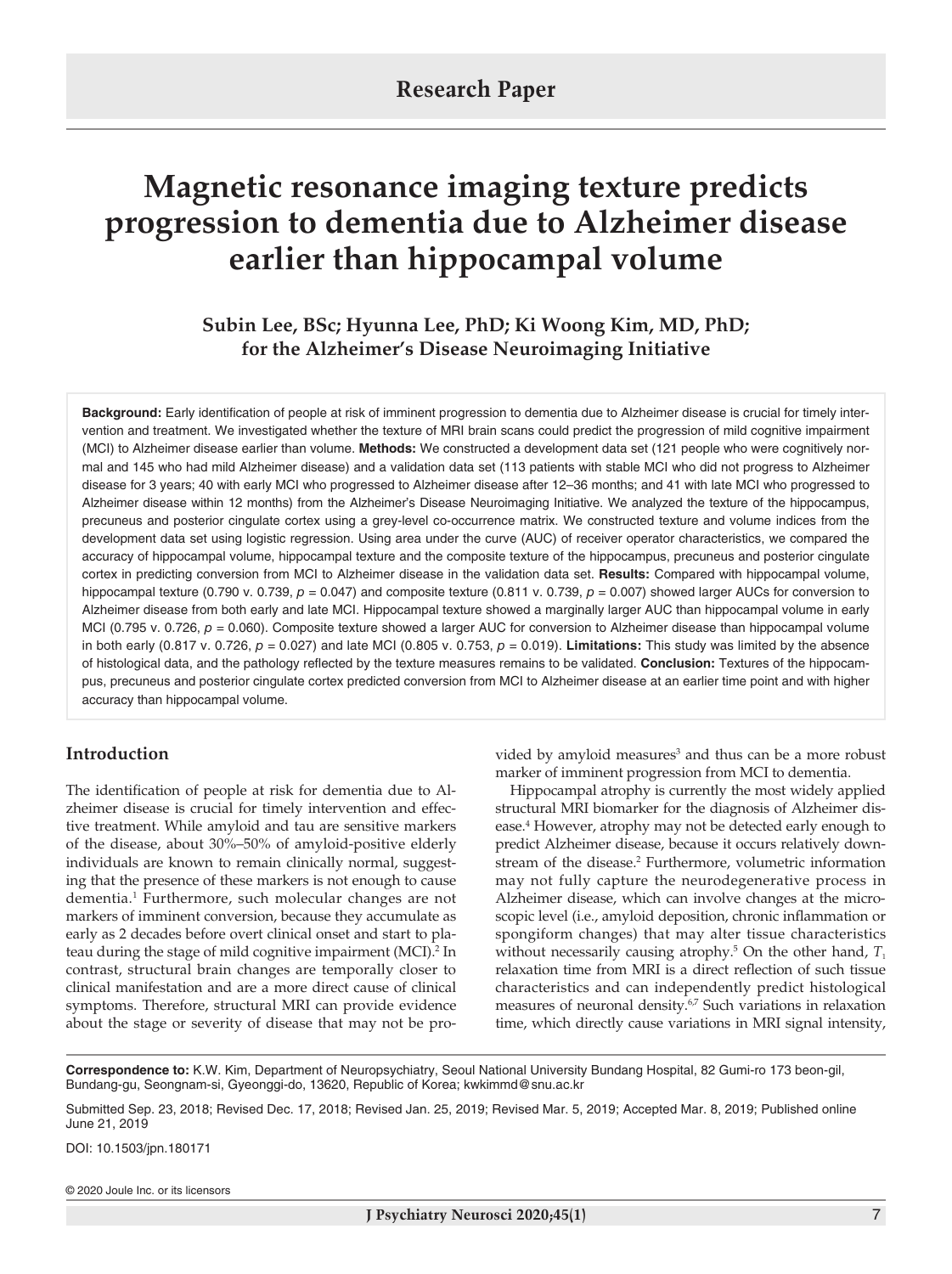can harbour information beyond that provided by volumetric measures. A previous human study showed that age-dependent changes in the signal intensity of  $T_1$ -weighted images occur independently of concurrent changes in cortical thickness, $8$ and a study in mice showed that changes in MRI signal intensity associated with dendritic changes in the amygdala following fear conditioning occurred in the absence of any volumetric changes.<sup>9</sup> These findings point to the possible use of MRI signal intensity as a measure of neurodegeneration that may contain unique information about changes at the microscopic level that can occur before or concurrently with changes at the macroscopic level, such as atrophy, but independently of such changes.

Texture analysis is a quantitative measure of spatial patterns of local changes in signal intensity, and it can be used to detect subtle alterations in signal intensity.10 Texture is widely applied in medical image analysis, such as classification of multiple sclerosis $11$  and grading of brain tumours. $12,13$  Many studies have also applied texture to the classification of Alzheimer disease, $14-23$  under the working hypothesis that accumulated neuropathology in Alzheimer disease will be reflected as signal intensity changes associated with neuronal damage in brain tissue. Of these, 2 studies also applied texture to predicting progression from MCI to Alzheimer disease, $14,20$  suggesting that textural changes in early stages may be a valuable predictive marker of imminent progression.

However, several issues remain to be addressed. First, the theoretical value of texture lies in being able to detect changes earlier than with volume, but only 1 study has compared the predictive performance of texture and volume.20 Furthermore, that study looked at the predictive performance of texture in a heterogeneous group of patients with MCI with mixed time to progression. To determine the clinical value of texture, its predictive power in the early and late stages of MCI should be investigated separately. As well, to use texture to detect early changes, brain regions that show pathological changes earlier than the hippocampus or the temporal cortices (to which all previous studies have been limited) should be investigated. The precuneus and posterior cingulate cortex (PCC) undergo earlier neuropathological alterations<sup>24</sup> than the hippocampus, and adding texture from these regions may add early predictive value.

The objective of this study was to determine whether textural measures in different stages of MCI can be a valuable predictive marker of imminent progression to Alzheimer disease. We investigated the predictive value of texture in the early prediction of Alzheimer disease progression compared with MRI hippocampal volume and in patients with early- and late-stage MCI separately. Specifically, we compared the performance of hippocampal volume, hippocampal texture and a combination of texture from the hippocampus, precuneus and PCC.

### **Methods**

#### *Study participants*

We obtained MRI scans to construct a development data set and a validation data set from the Alzheimer's Disease Neuroimaging Initiative 2 (ADNI2) database (adni.loni.usc.edu). For up-to-date information, see www.adni-info.org. The Alzheimer's Disease Neuroimaging Initiative was approved by the institutional review board at each site, and all participants gave their written consent.

We used the development data set to develop indices of hippocampal volume and hippocampal texture, and a composite texture of hippocampus, precuneus and PCC to differentiate between Alzheimer disease and cognitively normal (CN) states. The development data set was constructed from the baseline or screening  $3 T<sub>1</sub>$ -weighted MRI scans of 145 patients with mild Alzheimer disease and 121 CN controls who participated in ADNI2 and completed follow-up evaluations for 2 years or longer. We included only patients with mild Alzheimer disease whose baseline total Clinical Dementia Rating was 0.5 or 1 and CN controls who maintained a CN diagnosis and a Clinical Dementia Rating sum of boxes score of 0 from baseline to at least 2 years of follow-up.

We used the validation data set to test the predictive validity of conversion from MCI to Alzheimer disease for the indices from the development data set. We constructed the validation data set using the baseline  $3$  T  $T_1$ -weighted MRI scans of 194 patients with amnestic MCI who participated in ADNI2. Of those patients, 113 did not progress to Alzheimer disease for at least 3 years after baseline assessment (stable MCI, MCI-S), and 81 progressed to Alzheimer disease within 3 years (progressive MCI, MCI-P). In the MCI-P group, 40 progressed to Alzheimer disease 12–36 months after baseline evaluation (early MCI-P, MCI-PE) and 41 progressed to Alzheimer disease within 12 months of the baseline evaluation (late MCI-P, MCI-PL). We assumed that the longer time for conversion from MCI to Alzheimer disease indicated earlier stages of the disease.

#### *MRI analysis*

We used scanner-specific, optimally preprocessed 3 T  $T_1$ weighted MRI scans (e.g., gradient nonlinearity correction, *B1* nonuniformity correction, histogram peak sharpening) downloaded from the ADNI2 database (details can be found at adni.loni.usc.edu). We resliced the original images to isovoxels  $(1 \times 1 \times 1$  mm<sup>3</sup>) and used FreeSurfer 5.3.0 (surfer.nmr. mgh.harvard.edu) to obtain participant-specific masks of brain regions as defined by the Desikan–Killiany atlas.25 Briefly, this procedure involved motion correction of the  $T_1$ weighted images, removal of nonbrain tissue, $26$  automated Talairach transformation, segmentation of subcortical white matter and deep grey matter structures,<sup>27,28</sup> intensity normalization,<sup>29</sup> tessellation of the grey matter/white matter boundary, automated topology correction<sup>30,31</sup> and surface deformation following intensity gradients.<sup>32-34</sup> Once the cortical models were complete, they were registered to a spherical atlas,<sup>35</sup> and the cerebral cortex parcellated into units with respect to gyral and sulcal structure.<sup>25,36</sup> We mapped the brain parcellation mask for each participant from FreeSurfer space to the isovoxel native space and extracted 3 region-of-interest (ROI) masks (bilateral grey matter of the precuneus, PCC and hippocampus). The ROI masks were the results of collapsing the left- and right-hemisphere masks into a single bilateral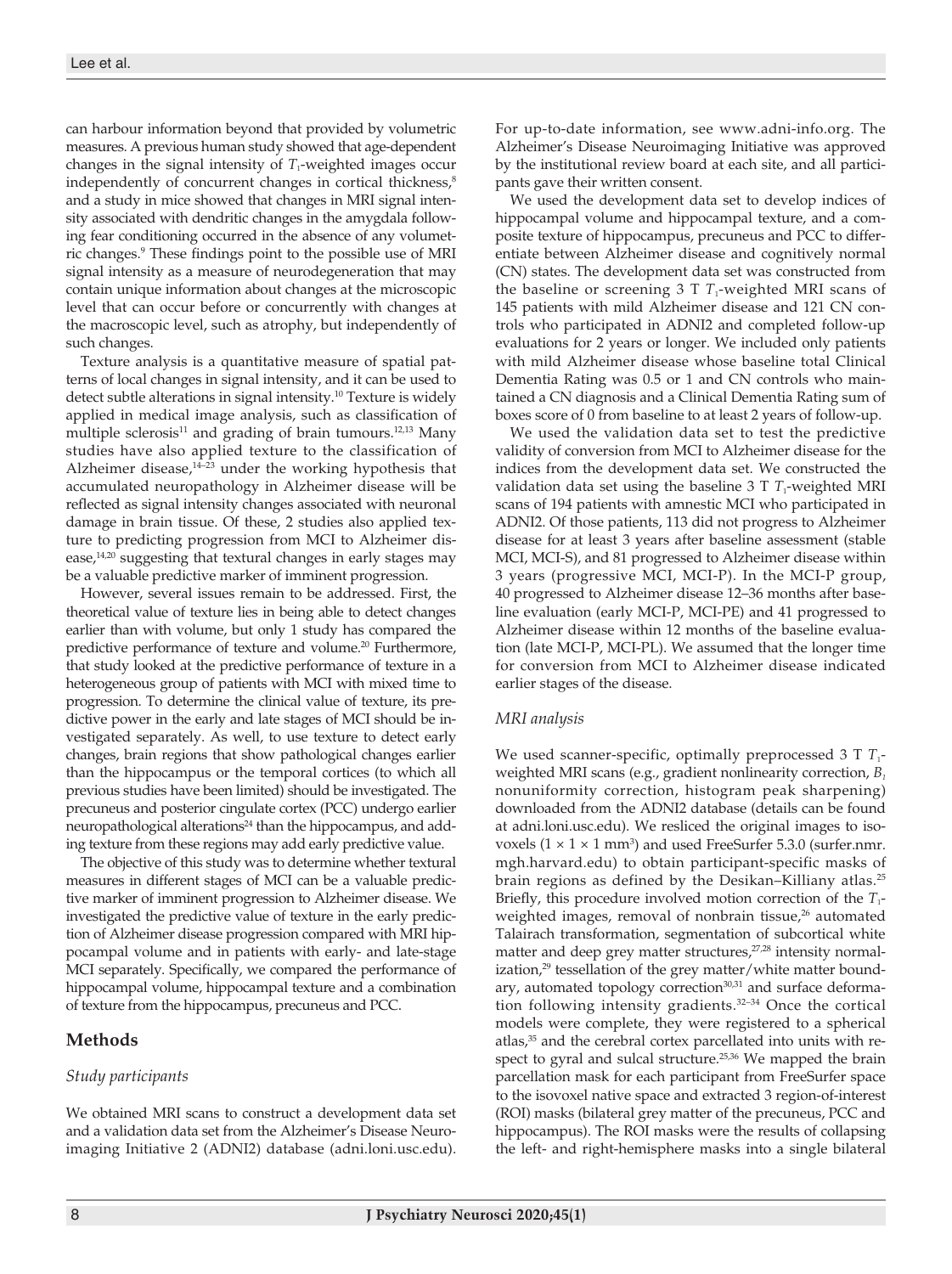mask. We visually checked for segmentation or registration errors by overlaying each participant's native-spacetransformed ROI masks onto their  $T_1$ -weighted image.

To obtain bilateral volumes for the 3 ROIs, we summed the volumes of the left- and right-hemisphere ROIs returned by FreeSurfer.

To obtain texture measures of the brain regions, we conducted 3D grey-level co-occurrence matrix (GLCM) texture analysis<sup>37</sup> in each ROI. Briefly, the GLCM is an  $N \times N$  matrix where *N* is the total number of grey levels in the image and where each element of the matrix records the frequency of a certain voxel pairing (composed of a reference voxel with value *i* and a neighbouring voxel with value *j*, defined based on various offset distances *d* and directions θ) occurring in the image. This GLCM contains composite information about the spatial distributions of specific pairs of grey-level voxels and is used as an input to calculate various texture features<sup>37-43</sup> that quantitatively represent different aspects of the homogeneity and heterogeneity of the grey-level image (described in Appendix 1, Table S1, available at jpn.ca/180171-a1). We chose the GLCM method not only because of its predominant use in previous Alzheimer disease literature on texture, but also for its relative ease of interpretation compared with other texture methods and its reliance on the relative rather than absolute value of the voxels in an image (second-order v. firstorder texture), which would make it less susceptible to interscan variability in signal-intensity values.

To conduct 3D GLCM analysis, we first applied the following preprocessing steps. We extracted ROI images with the original signal intensity values from each participant's  $T_1$ weighted image and normalized the signal intensity in each ROI image by applying the  $\pm 3\sigma$  normalization method. This method, which is the recommended normalization procedure for texture analysis, removes any voxels with intensity values beyond the  $\mu \pm 3\sigma$  range,<sup>44</sup> thereby guarding against measurement error due to partial volume effects. Because texture analysis is generally assumed to be conducted over a homogeneous area (i.e., grey matter only), applying this method allowed us to exclude any voxels affected from neighbouring cerebrospinal fluid or white matter. We then performed quantization by rescaling all grey-level values in each histogramnormalized ROI image to a uniform range of 64. In GLCM analysis, grey levels are typically scaled down to 32 or 64 instead of using the original grey levels (in the thousands), to avoid too many zero-valued entries, which can prevent statistical problems from sparse matrices.45 We found 64 to be an appropriate quantization level, because the histogramnormalized ROIs typically had tens to hundreds of grey levels (e.g., the precuneus had 67–1468 grey levels). Next, in each ROI, we computed 3D GLCMs for voxel pairs of within  $d = 1$  of each other in 13 possible directions.<sup>46</sup> In this manner, we could consider the spatial relations of voxels not only from the same slice, but also from adjacent slices. We then calculated 21 texture features for each of the 13 GLCMs and averaged them. These averaged texture features were obtained from each of the ROIs, yielding 63 texture features in total (21 features per region  $\times$  3 regions). Texture analyses were performed in subject space and did not involve spatial

normalization to avoid introducing artifacts or distorting original signal intensities.

#### *Statistical analysis*

We compared continuous variables using independentsample *t* tests or 1-way analyses of variance, and categorical variables using  $\chi^2$  tests. We considered a 2-sided  $p < 0.05$  to be statistically significant.

We derived model parameters for hippocampal volume, hippocampal texture and composite texture that discriminated between Alzheimer disease and CN status in the development data set using logistic regression. For the hippocampal volume index, we entered hippocampal volume, age and sex as independent variables. While the main objective of our study was to compare texture with hippocampal volume (the current structural MRI measure in Alzheimer disease diagnostic criteria), we also created a composite volume index with the volumes of the 3 ROIs, age and sex.

For the hippocampal and composite texture indices, we found that many texture features were intercorrelated (variance inflation factor > 20), unlike in the volume models (variation inflation factor < 2). This multicollinearity can result in unstable model parameters, as well as overfitting. Thus, we used an additional regularization step in the logistic regression using the glmnet library (stanford.edu/~hastie/glmnet\_ matlab/) on Matlab.<sup>47</sup> Glmnet regularizes the size of the coefficients by applying a mixture of 2 different regularization methods — ridge regression and least absolute shrinkage and selection operator (LASSO) — and has been used successfully in other Alzheimer disease classification studies involving high-dimensional MRI data.<sup>48-50</sup> The regularized logistic regression (RLR)51,52 procedure involves first optimizing the 2 hyperparameters  $\lambda$  and  $\alpha$ :  $\lambda$  controls the amount of coefficient regularization, and  $\alpha$  (0 to 1) controls the weight given to ridge regression ( $α=0$ ) and LASSO ( $α=1$ ). Ridge regression handles multicollinearity by shrinking all coefficients smoothly toward 0 but retains all variables in the model, while LASSO performs both coefficient shrinking and feature selection to offer a model that is simple but that can be unstable in the presence of multicollinearity. Glmnet uses an elastic net approach to optimally combine the 2 regularization methods to yield more stable and accurate estimates than with either alone, while maintaining model parsimony.52 Hyperparameter optimization is performed by repetitively conducting 10-fold cross-validation on the development data set, with various hyperparameter values. Briefly, the development data set is divided into 10 randomly formed subgroups with 1 assigned as a test set and the remaining 9 as the training set. A model derived from the training set is applied to the test set, and this process is repeated 10 times, each time using a different subgroup as the test set. The mean performance across the 10 test sets, which is the mean cross-validated accuracy (measured via area under the curve [AUC]), is calculated for each combination of hyperparameters λ and α. The hyperparameter values that return the highest mean cross-validated accuracy are then used as inputs to an RLR analysis of the whole development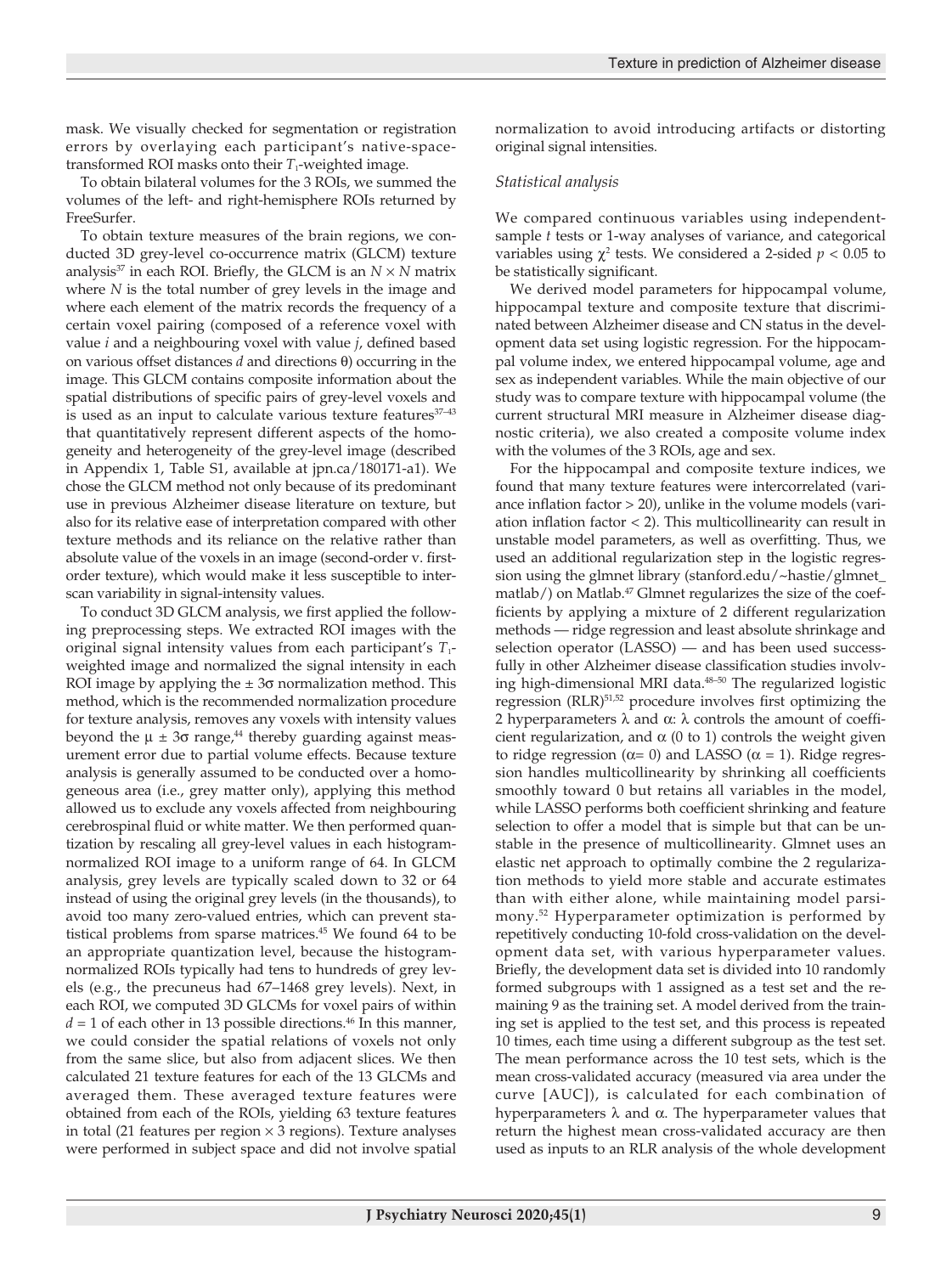data set, along with the texture features of age and sex. From here, we obtained a set of model parameters for hippocampal or composite textures.

We then applied the model parameters for texture and volume from the development data set to the validation data set to yield logit scores for each individual: hippocampal volume index (HVI), hippocampal texture index (HTI), composite texture index (CTI) and composite volume index (CVI). The composite indices included measures from all 3 ROIs (precuneus, PCC, hippocampus). We used AUC from receiver operator characteristics analyses to evaluate the accuracy of conversion from MCI to Alzheimer disease, and used DeLong tests<sup>53</sup> to compare the AUCs among the HVI, HTI and CTI for predicting conversion from MCI to Alzheimer disease.

#### **Results**

The demographic and clinical characteristics of the participants are summarized in Table 1.

The model parameters for HVI, HTI and CTI obtained from the development data set are summarized in Table 2. Hyperparameter optimization in both the hippocampal texture model and composite texture model revealed that giving equal weight ( $\alpha = 0.5$ ) to both the LASSO and ridge regression methods gave the highest cross-validated AUC (result of 10-fold cross validation) for discriminating Alzheimer disease from CN status (AUC =  $0.920$  to  $0.936$ ). Thus, the estimated model parameters for both texture models reflected a mix of balance between selection of the most relevant features and model stability. The final parameters of the texture models included the intercept and non-zero coefficients. The hippocampal texture model included 15 of 21 features, and the composite texture model included 27 of 63 features. Cluster shade, maximum probability, sum average and information measures of correlation I were commonly chosen in all 3 regions. Of note is that glmnet returns coefficients in the original scale of the features, meaning that because of the various value ranges of each feature, the coefficients in Table 2 can seem fluctuous. Features with very small coefficients such as cluster shade have very high absolute values, ranging in the thousands, whereas features with large coefficients such as energy have very low subdecimal values. However, during actual calculation, the features were automatically standardized before being fitted to the RLR model.

#### *Texture and volume for predicting progression to Alzheimer disease*

The results for texture and volume in the validation data set are shown in Figure 1. In discriminating MCI-S from MCI-P, MCI-PE and MCI-PL, the performance of CTI did not significantly increase from that of HTI ( $p = 0.177$ , 0.272 and 0.338, respectively). However, both HTI ( $AUC = 0.790$ ) and CTI  $(AUC = 0.811)$  discriminated MCI-P from MCI-S better than HVI (AUC = 0.739, *p* = 0.047 for HTI and *p* = 0.007 for CTI). Furthermore, HTI was able to predict Alzheimer disease conversion marginally better than HVI in early MCI (AUC = 0.795 v. 0.726,  $p = 0.06$ ), but not in late MCI (AUC = 0.785 v. 0.753,  $p = 0.249$ ). In the case of CTI, it predicted better than HVI in both early (AUC = 0.817 v. 0.726, *p* = 0.029) and late MCI (AUC = 0.805 v. 0.753, *p* = 0.019).

Our main analyses compared texture to HVI, but we also conducted comparison analyses with CVI (not shown). In discriminating MCI-S from MCI-P and MCI-PE, CVI showed a nonsignificant increase in sensitivity compared with HVI  $(p = 0.136$  and 0.589, respectively). As well, CTI remained more accurate than CVI for MCI-S versus MCI-P (AUC = 0.811 v. 0.769,  $p = 0.06$ ) and MCI-S versus MCI-PE (AUC = 0.817 v. 0.741, *p* = 0.027). However, for MCI-S versus MCI-PL, CVI showed a significant increase  $(p = 0.044)$  compared to HVI and reached performance similar to that of CTI (AUC = 0.805 v. 0.797, *p* = 0.709).

We also investigated the possible impact of regularization on the performance of CTI and HTI over HVI. Using forward stepwise logistic regression (no regularization) for texture resulted in an HTI model with 5 features and a CTI model with 7 features (not shown), similar to the number of features for HVI (1 feature) and CVI (3 features). The nonregularized HTI and CTI remained more accurate than HVI for MCI-S

| Table 1: Baseline characteristics of the participants* |                                      |                                     |          |                      |                      |                             |          |                                    |  |  |
|--------------------------------------------------------|--------------------------------------|-------------------------------------|----------|----------------------|----------------------|-----------------------------|----------|------------------------------------|--|--|
|                                                        | Development data set                 |                                     |          | Validation data set  |                      |                             |          |                                    |  |  |
| Characteristic                                         | Coanitively<br>normal<br>$(n = 121)$ | Alzheimer<br>disease<br>$(n = 145)$ | p valuet | MCI-S<br>$(n = 113)$ | MCI-PE<br>$(n = 40)$ | <b>MCI-PL</b><br>$(n = 41)$ | p value‡ | Post hoc±                          |  |  |
| Age, yr                                                | $73.4 \pm 6.2$                       | $74.5 \pm 8.1$                      | 0.23     | $70.2 \pm 6.9$       | $72.7 + 7.4$         | $71.7 \pm 7.1$              | 0.12     |                                    |  |  |
| Women. %                                               | 46.3                                 | 42.1                                | 0.49     | 49.6                 | 47.5                 | 41.5                        | 0.67     |                                    |  |  |
| Education, yr                                          | $16.7 \pm 2.6$                       | $15.8 \pm 2.6$                      | 0.005    | $16.5 \pm 2.7$       | $16.3 \pm 2.7$       | $16.2 + 2.5$                | 0.78     |                                    |  |  |
| CDR-SB score                                           | $0.0 + 0.0$                          | $4.4 + 1.7$                         | < 0.001  | $1.2 + 0.7$          | $1.9 + 1.0$          | $2.6 + 0.8$                 | < 0.001  | $MCI-S < MCI-PE$<br>$<$ MCI-PL     |  |  |
| MMSE score                                             | $29.1 + 1.2$                         | $23.1 + 0.1$                        | < 0.001  | $28.2 + 1.7$         | $27.4 + 1.7$         | $26.9 + 2.0$                | < 0.001  | $MCI-S > MCI-PE.$<br><b>MCI-PL</b> |  |  |

CDR-SB = Clinical Dementia Rating Scale sum of boxes score; MCI = mild cognitive impairment; MCI-PE = patients with early-stage MCI who progressed to dementia 12–36 months after baseline evaluation; MCI-PL = patients with late-stage MCI who progressed to dementia within 12 months of baseline evaluation; MCI-S = patients with MCI who did not progress to dementia within 36 months of baseline evaluation; MMSE = Mini-Mental State Examination; SD = standard deviation. \*Unless otherwise specified, findings are presented as mean ± SD.

†Student *t* test or χ2 test.

 $\ddot{\ddot{\mathbf{z}}}$ 1-way analysis of variance or  $\chi^2$  test, with Bonferroni post hoc comparison.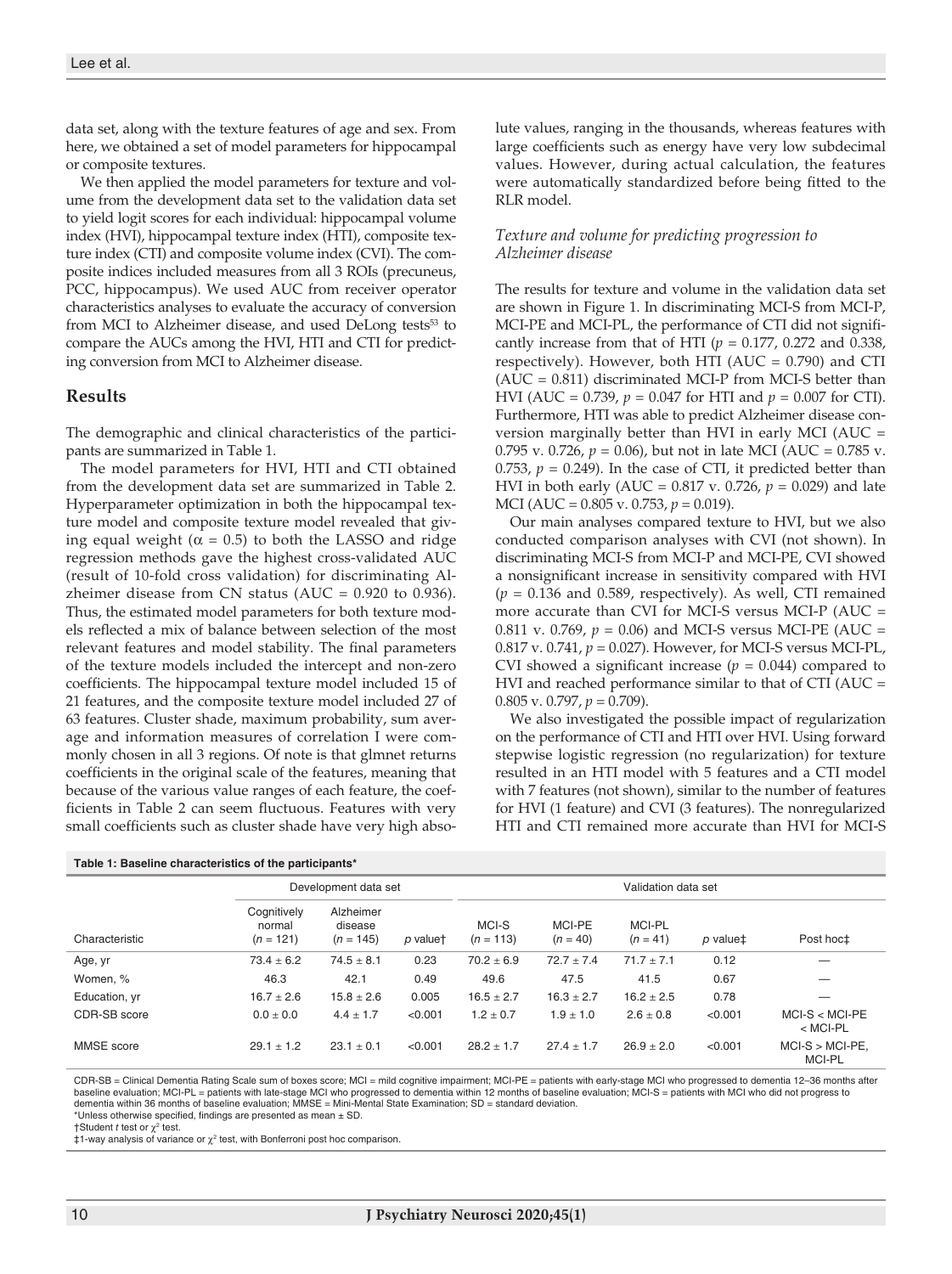|                     |            |                |                | <b>CTI</b>  |             |
|---------------------|------------|----------------|----------------|-------------|-------------|
| Parameter           | <b>HVI</b> | <b>HTI</b>     | Precuneus      | <b>PCC</b>  | Hippocampus |
| Intercept           | 21.22      | 316.94         | 81.94          |             |             |
| Coefficients        |            |                |                |             |             |
| Volume              | $-0.0020$  |                |                |             |             |
| Energy              |            | $\mathbf 0$    | $-2095.07$     | 0           | $-474.31$   |
| Entropy             |            | $-6.95$        | $\mathbf 0$    | $\Omega$    | $-6.68$     |
| Dissimilarity       |            | 2.79           | $\Omega$       | $\Omega$    | 0.78        |
| Contrast            |            | $-0.040$       | $\Omega$       | $\mathbf 0$ | $\mathbf 0$ |
| Inverse difference  |            | $-13.16$       | $\Omega$       | $\mathbf 0$ | $-37.69$    |
| Correlation         |            | 12.49          | $\Omega$       | $\Omega$    | $\mathbf 0$ |
| Homogeneity         |            | $\mathbf 0$    | $\Omega$       | $\Omega$    | $-21.90$    |
| Autocorrelation     |            | 0.0041         | 0              | $-0.00001$  | $\mathbf 0$ |
| Cluster shade       |            | $-0.0023$      | $-0.00054$     | $-0.00029$  | $-0.0015$   |
| Cluster prominence  |            | $-0.00007$     | $\overline{0}$ | 0           | $-0.00004$  |
| Maximum probability |            | 179.93         | $-333.24$      | $-428.67$   | $-37.02$    |
| Sum of squares      |            | $\mathbf 0$    | $\Omega$       | $\Omega$    | $\mathbf 0$ |
| Sum average         |            | $\Omega$       | $-0.063$       | $-0.061$    | 0.052       |
| Sum variance        |            | 0.00006        | $\overline{0}$ | $\mathbf 0$ | 0.00003     |
| Sum entropy         |            | $\Omega$       | 3.16           | $\Omega$    | $\mathbf 0$ |
| Difference variance |            | $-0.037$       | $\mathbf 0$    | $\Omega$    | $\Omega$    |
| Difference entropy  |            | 4.99           | $\overline{0}$ | 8.22        | 1.97        |
| IMC I               |            | $-56.30$       | $-5.98$        | 25.58       | $-58.94$    |
| <b>IMC II</b>       |            | 79.94          | 21.52          | $\mathbf 0$ | 58.88       |
| <b>IDN</b>          |            | $-375.78$      | $\mathbf 0$    | $\mathbf 0$ | $-111.82$   |
| <b>IDMN</b>         |            | $\overline{0}$ | $\Omega$       | $\Omega$    | 0           |
| Age                 | $-0.095$   | $-0.12$        | $-0.11$        |             |             |
| Sex                 | $-0.76$    | $-0.52$        | $-0.45$        |             |             |

#### **Table 2: Model parameters for HVI, HTI and CTI**

CTI = composite texture index; HTI = hippocampal texture index; HVI = hippocampal volume index; IDMN = inverse difference<br>moment normalized; IDN = inverse difference normalized; IMC = information measures of correlation; cortex.



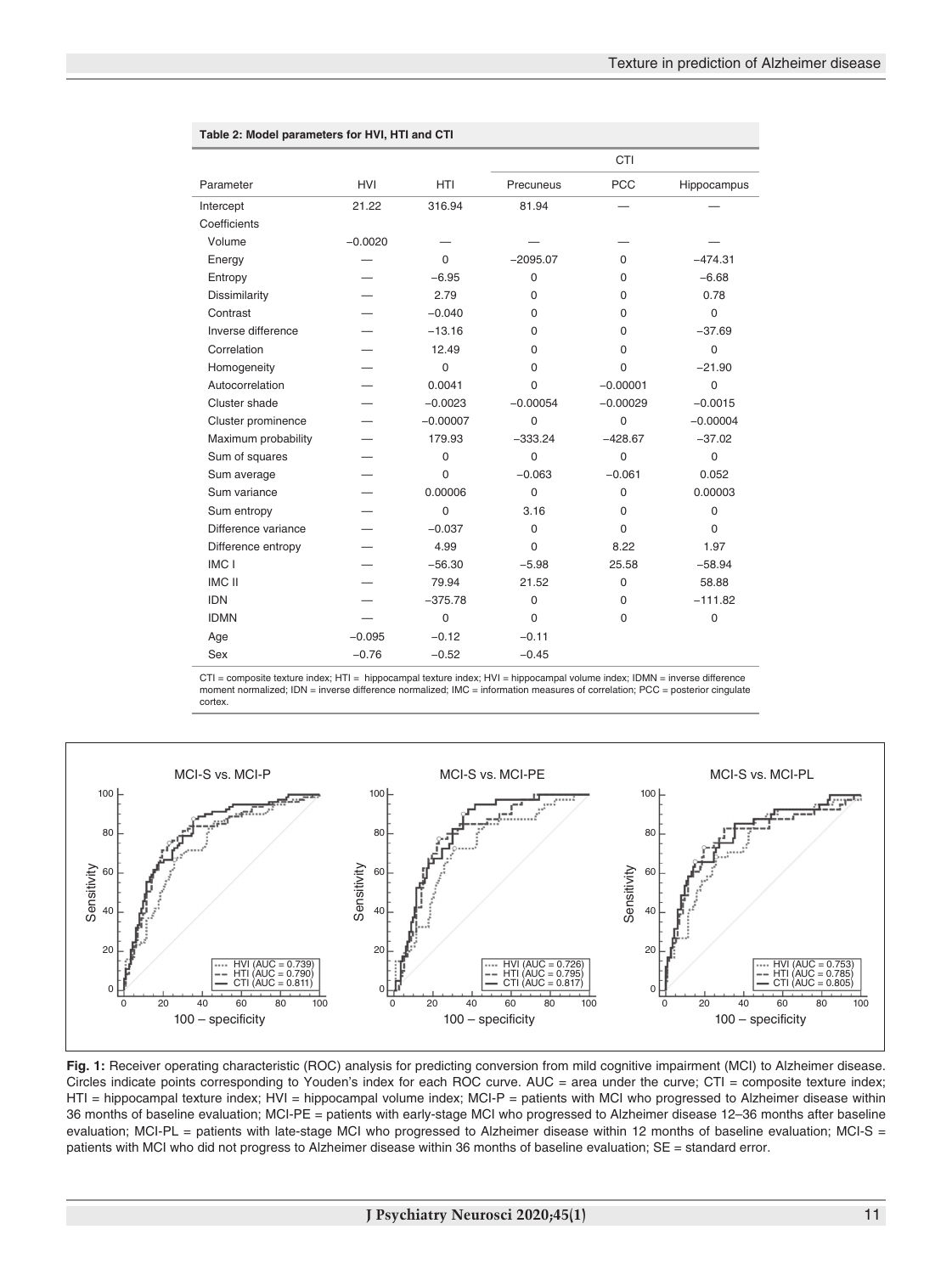versus MCI-P (AUC = 0.790 and 0.802 for nonregularized HTI and CTI, respectively) and for MCI-S versus MCI-PE (AUC = 0.795 and 0.805 for nonregularized HTI and CTI, respectively). For MCI-S versus MCI-PL, performance relative to HVI was similar (AUC = 0.786 and 0.799 for nonregularized HTI and CTI, respectively).

## **Discussion**

This study showed that texture in brain MRI can be used to predict progression to Alzheimer disease in patients with MCI. The accuracy of texture in predicting conversion from MCI to Alzheimer disease (AUC =  $0.79$  to  $0.82$ ) reported in the present study was highest among those reported previously using structural brain MRI from ADNI. This may have been partly because of differences in field strength and the data set used (1.5 T ADNI1 data set v. 3 T ADNI2 data set), but the type of texture analysis could also have contributed. This study used second-order statistics (GLCM features) in the texture analysis, whereas previous studies that reported AUCs of 0.67 to 0.74 in predicting conversion from MCI to Alzheimer disease used spectral-based textures.14,20 It is also of note that although there were differences in the number of features and the classification method used for texture and volume, our analyses with the nonregularized texture indices provided results similar to the regularized texture indices, showing that differences in method were not the driving force behind the observed differences in accuracy between texture and volume.

In particular, texture in brain MRI showed higher performance in predicting conversion to Alzheimer disease in earlier stages of MCI compared with volume. A couple of studies investigated whether the texture of the hippocampus or medial temporal lobes can predict conversion from MCI to Alzheimer disease.14,20 However, one of those studies did not examine whether texture measures predicted conversion to Alzheimer disease earlier than volume measures.<sup>14</sup> The other study did not directly compare the predictive performance of the texture measures for conversion to Alzheimer disease in early versus late MCI; instead, it reported that texture outperformed volume when observing conversion to Alzheimer disease for 24 months rather than for 12 months.<sup>20</sup> This left it unclear as to whether the higher performance for the 24-month observation was because of differences in statistical power or actual differences in sensitivity to early MCI. The findings of the present study suggest that, compared with volume measures, texture measures may be more sensitive to early changes in the brain that have already occurred in patients with MCI, even up to 3 years before progression to Alzheimer disease. This result was in agreement with the findings of previous reports that microstructural changes precede macroscopic atrophy<sup>5,54</sup> and that texture measures may reflect microstructural information unique from that provided by volumetric measures. $20,55$ Simões and colleagues showed in a voxelwise comparison that the brain areas selected as differentiating between MCI and CN status were not the same in texture feature maps and grey matter density maps,<sup>55</sup> and Sørensen and colleagues reported that both texture and volume played complementary roles in diagnosing Alzheimer disease.20

Interpretations of what texture reflects should be made with caution in the absence of histological data, but there is converging evidence that  $T_1$  relaxation time in cortical grey matter is negatively associated with histological measures of neuronal density.<sup>6,7</sup> Indeed, *T*<sub>1</sub> relaxation time is related to many factors in tissue, such as macromolecular concentration, water binding and water content.<sup>56</sup> Loss of neuronal cell bodies (leading to reduced neuronal density), as would happen in Alzheimer disease, can result in a net loss of macromolecules in affected regions of the cortex, increasing free water in the extracellular space. Increased water content in the brain tissue leads to longer  $T_1$  relaxation times, which result in decreased signal intensity on  $T_1$ -weighted MRI. Other suggested mechanisms in the literature include structure and density of intracortical myelin, bioaccumulation of iron deposits and altered water content modulated by altered synaptic density.<sup>8</sup> Overall, a combination of these factors can lead to a pattern of changes in signal intensity that are subtle and complex, but quantifiable through textural measures. The combination of factors that cause signal intensity changes, particularly in the early stages, may not be robust enough for identifying Alzheimer disease using first-order statistics, which depend on absolute intensity values. Meanwhile, second-order statistics, which analyze the changes in spatial relationships between voxels, would still be able to detect a difference despite a minuscule change in signal intensity of a voxel.

The current study also showed the additive benefits of including textures from regions of earlier pathological change than the hippocampus. Similar to the hippocampus, the precuneus and PCC are regions of slightly accelerated atrophy rates near dementia onset. One longitudinal voxel-based morphometry study found that while MCI converters and nonconverters showed no difference in grey matter loss over 18 months in the temporal neocortex, parahippocampal cortex, and orbitofrontal and inferior parietal areas, converters showed accelerated atrophy compared with nonconverters in the hippocampal area, inferior and middle temporal gyrus, precuneus and PCC.57 However, the precuneus and PCC are also key sites of the heavy amyloid accumulation and reduced glucose metabolism that begin in very early phases before hippocampal atrophy.<sup>58</sup> Thus, higher accumulations of microstructural abnormalities in these regions as a result of relatively earlier pathology might have contributed to the additional differentiability of composite texture compared with hippocampal texture or volume. Even when comparing the performance of composite texture with a composite index of volume from the same 3 regions, texture was significantly more sensitive than volume in detecting future progression in early-stage MCI (AUC = 0.817 v. 0.741, *p* = 0.027). One study did not find texture differences in the precuneus and PCC between Alzheimer disease and patients who were CN, but the voxelwise texture analysis in that study employed only 1 feature per texture map.59 Any single texture feature of brain MRI would not be sufficient to reflect the complex patterns of neuropathology in the brain.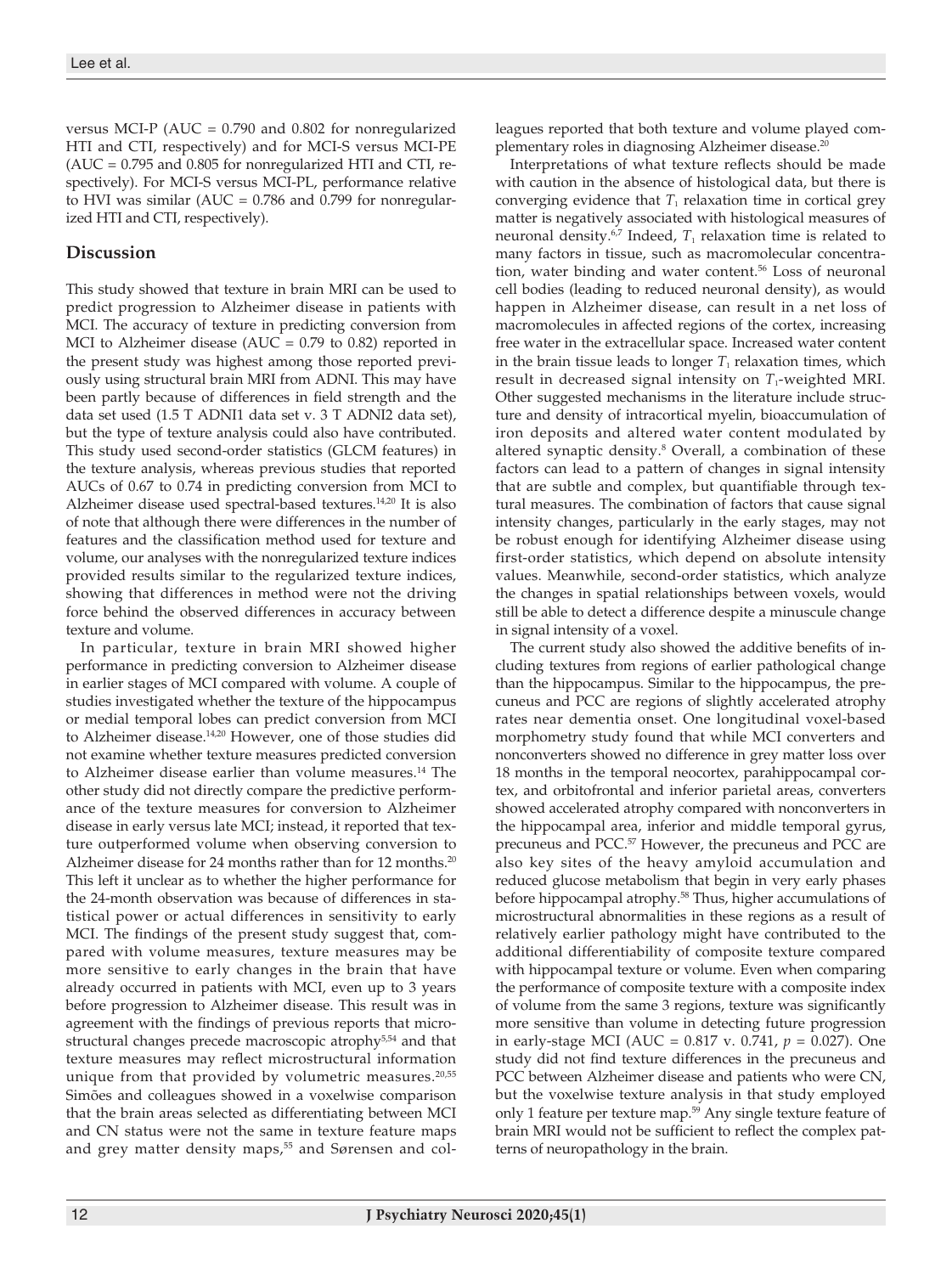#### *Limitations*

One limitation of the present study was that we had no histological data to validate what we saw through texture. Future studies should be conducted on the pathological correlates of texture to gain further insight into the microscopic alterations reflected in measurement of texture. Furthermore, longitudinal studies tracking the temporal relationship between texture changes and volume changes should provide more insight into the dynamics between the 2 measures. A potentially confounding factor in texture analysis is the accuracy of ROI segmentation and noise from adjacent voxels along the boundary between grey matter and white matter. To correct for this, Sørensen and colleagues removed the surface of the hippocampus and analyzed the interior, resulting in a hippocampus half the original size.<sup>20</sup> In the current study, we removed voxels that lay outside the  $\pm 3\sigma$  range, because voxels of another tissue class would likely be among the outliers. As well, MRI field strength can influence texture analysis to some degree. In our study, we used high-field 3 T images, which are more favourable because of higher signal-to-noise ratio, but many others used 1.5 T images. Another possible limitation is that although texture showed a consistent trend toward higher performance than volume overall, there was a risk of type I error without correcting the AUC comparisons. Future studies in larger samples will need to be conducted to further validate our findings.

#### **Conclusion**

Texture features of the hippocampus, precuneus and PCC in brain MRI predicted progression from MCI to Alzheimer disease at an earlier time point and with higher accuracy than hippocampal volume.

**Acknowledgements:** The authors thank Nick C. Fox for comments on the manuscript, and Da-Yea Song for assistance in collection of data. This study was supported by a grant from the Korean Health Technology R&D Project, Ministry of Health, Welfare, Republic of Korea (grant no. HI09C1379 [A092077]). Data collection and sharing for this project were funded by the Alzheimer's Disease Neuroimaging Initiative (ADNI; National Institutes of Health Grant U01 AG024904) and DOD ADNI (Department of Defense award number W81XWH-12-2-0012). ADNI is funded by the National Institute on Aging, the National Institute of Biomedical Imaging and Bioengineering, and through generous contributions from the following: AbbVie; Alzheimer's Association; Alzheimer's Drug Discovery Foundation; Araclon Biotech; BioClinica, Inc.; Biogen; Bristol-Myers Squibb Company; CereSpir, Inc.; Cogstate; Eisai Inc.; Elan Pharmaceuticals, Inc.; Eli Lilly and Company; EuroImmun; F. Hoffmann-La Roche Ltd and its affiliated company Genentech, Inc.; Fujirebio; GE Healthcare; IXICO Ltd.; Janssen Alzheimer Immunotherapy Research & Development, LLC.; Johnson & Johnson Pharmaceutical Research & Development LLC.; Lumosity; Lundbeck; Merck & Co., Inc.; Meso Scale Diagnostics, LLC.; NeuroRx Research; Neurotrack Technologies; Novartis Pharmaceuticals Corporation; Pfizer Inc.; Piramal Imaging; Servier; Takeda Pharmaceutical Company; and Transition Therapeutics. The Canadian Institutes of Health Research provides funds to support ADNI clinical sites in Canada. Private-sector contributions are facilitated by the Foundation for the National Institutes of Health (www.fnih.org). The grantee organization is the Northern California Institute for Research and Education, and the study is coordinated by the Alzheimer's Therapeutic Research Institute at the University of Southern California. ADNI data are disseminated by the Laboratory for Neuro Imaging at the University of Southern California.

**Affiliations:** From the Department of Brain & Cognitive Sciences, Seoul National University College of Natural Sciences, Seoul, Korea (S. Lee, Kim); the Health Innovation Big Data Center, Asan Institute for Life Sciences, Asan Medical Center, Seoul, Korea (H. Lee); the Department of Neuropsychiatry, Seoul National University Bundang Hospital, Seongnam, Korea (Kim); and the Department of Psychiatry, Seoul National University College of Medicine, Seoul, Korea (Kim).

**Competing interests:** H. Lee declares no competing interests. S. Lee and K.W. Kim have a patent relating to the content of this manuscript.

**Contributors:** All authors designed the study. S. Lee acquired and analyzed the data, which K.W. Kim also analyzed.  $\overline{S}$ . Lee and K.W. Kim wrote the article, which all authors reviewed. All authors approved the final version to be published and can certify that no other individuals not listed as authors have made substantial contributions to the paper.

**Alzheimer's Disease Neuroimaging Initiative investigators:** A complete listing of ADNI investigators can be found at: http://adni.loni.usc. edu/wp-content/uploads/how\_to\_apply/ADNI\_Acknowledgement\_ List.pdf. Data used in preparation of this article were obtained from the ADNI database (adni.loni.usc.edu). As such, the ADNI investigators contributed to the design and implementation of ADNI and/ or provided data, but did not participate in analysis or writing of this report.

#### **References**

- 1. Driscoll I, Troncoso J. Asymptomatic Alzheimer's disease: a prodrome or a state of resilience? *Curr Alzheimer Res* 2011;8:330-5.
- Jack CR, Knopman DS, Jagust WJ, et al. Hypothetical model of dynamic biomarkers of the Alzheimer's pathological cascade. *Lancet Neurol* 2010;9:119-28.
- Jack CR Jr, Lowe VJ, Senjem ML, et al. 11C PiB and structural MRI provide complementary information in imaging of Alzheimer's disease and amnestic mild cognitive impairment. *Brain* 2008; 131:665-80.
- 4. Albert MS, DeKosky ST, Dickson D, et al. The diagnosis of mild cognitive impairment due to Alzheimer's disease: recommendations from the National Institute on Aging-Alzheimer's Association workgroups on diagnostic guidelines for Alzheimer's disease. *Alzheimers Dement* 2011;7:270-79.
- 5. Weston PSJ, Simpson IJA, Ryan NS, et al. Diffusion imaging changes in grey matter in Alzheimer's disease: a potential marker of early neurodegeneration. *Alzheimers Res Ther* 2015;7:47.
- 6. Goubran M, Hammond RR, de Ribaupierre S, et al. Magnetic resonance imaging and histology correlation in the neocortex in temporal lobe epilepsy. *Ann Neurol* 2015;77:237-50.
- 7. Schmierer K, Parkes HG, So P-W, et al. High field (9.4 Tesla) magnetic resonance imaging of cortical grey matter lesions in multiple sclerosis. *Brain* 2010;133:858-67.
- 8. Westlye LT, Walhovd KB, Dale AM, et al. Differentiating maturational and aging-related changes of the cerebral cortex by use of thickness and signal intensity. *Neuroimage* 2010;52:172-85.
- Keifer OP Jr, Hurt RC, Gutman DA, et al. Voxel-based morphometry predicts shifts in dendritic spine density and morphology with auditory fear conditioning. *Nat Commun* 2015;6:7582.
- Zhang Y, Moore GRW, Laule C, et al. Pathological correlates of magnetic resonance imaging texture heterogeneity in multiple sclerosis. *Ann Neurol* 2013;74:91-9.
- 11. Zhang J, Tong L, Wang L, et al. Texture analysis of multiple sclerosis: a comparative study. *Magn Reson Imaging* 2008;26:1160-6.
- 12. Hu LS, Ning S, Eschbacher JM, et al. Multi-parametric MRI and texture analysis to visualize spatial histologic heterogeneity and tumor extent in glioblastoma. *PLoS One* 2015;10:e0141506.
- 13. Zacharaki EI, Wang S, Chawla S, et al. Classification of brain tumor type and grade using MRI texture and shape in a machine learning scheme. *Magn Reson Med* 2009;62:1609-18.